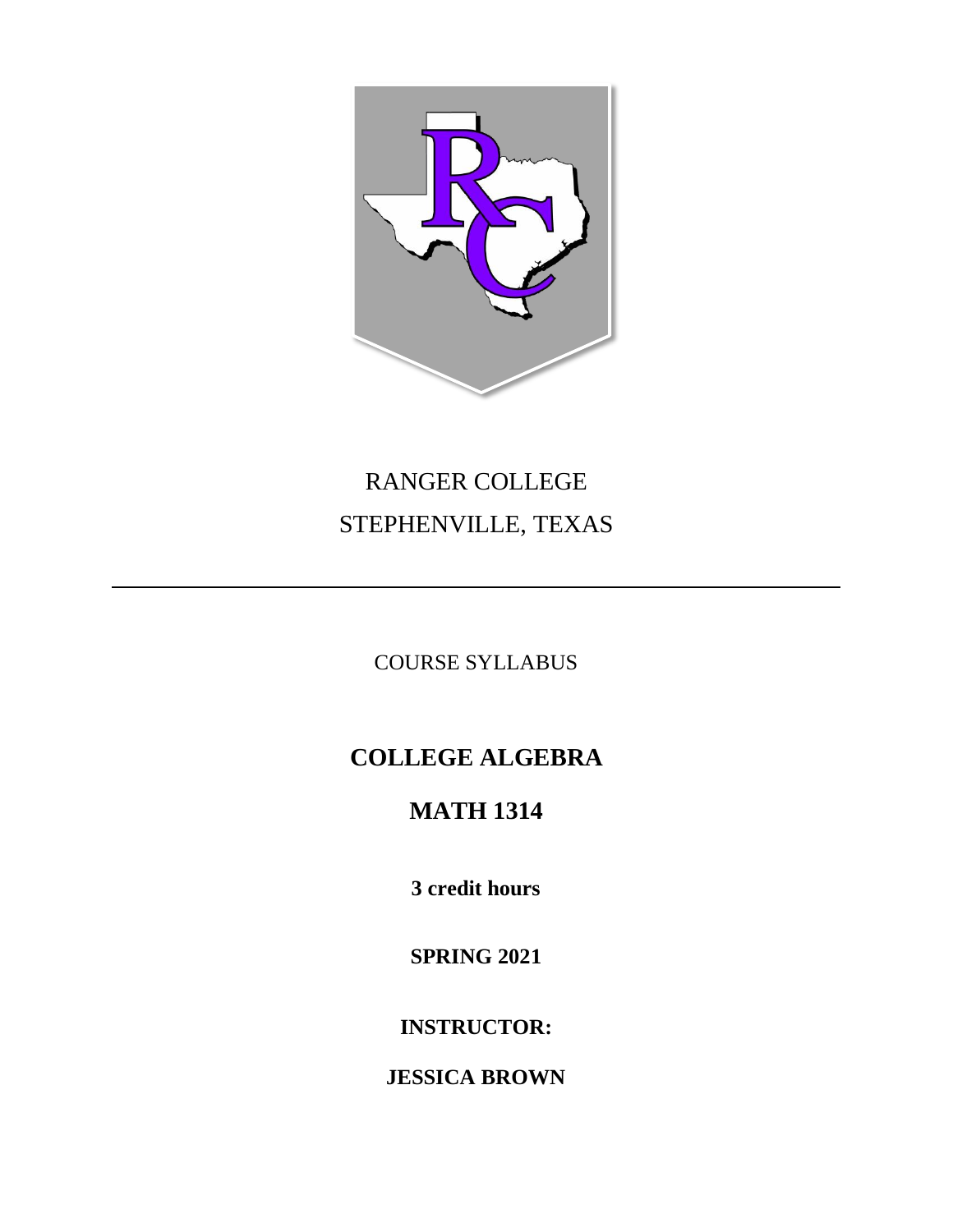| <b>INSTRUCTOR:</b> Jessica Brown |                                     |
|----------------------------------|-------------------------------------|
| EMAIL:                           | jbrown@rangercollege.ede            |
| <b>OFFICE:</b>                   | <b>Stephenville Faculty Offices</b> |
| PHONE:                           | 254-918-7232                        |
| <b>HOURS:</b>                    | Monday - Thursday 10:30 -12:15      |

#### **I. Texas Core Curriculum Statement of Purpose**

Through the Texas Core Curriculum, students will gain a foundation of knowledge of human cultures and the physical and natural world, develop principles of personal and social responsibility for living in a diverse world, and advance intellectual and practical skills that are essential for all learning.

#### **II. Course Description**

In-depth study and applications of polynomial, rational, radical, exponential and logarithmic functions, and systems of equations using matrices. Additional topics such as sequences, series, probability, and conics may be included.

#### **III. Required Background or Prerequisite**

A TSI score of 350 or higher (TSI 2.0: less than 950 and diagnostic level of 6 or greater than 950) or co-enrollment in the appropriate developmental math course.

#### **IV. Required Textbook and Course Materials**

College Algebra – Lumen Learning TI-84+ or a similar graphing calculator. Printed notes from Blackboard. Access to the online learning system through Lumen Learning.

#### **V. Course Purpose**

This course focuses on quantitative literacy in logic, patterns, and relationships. The course involves the understanding of key mathematical concepts and the application of appropriate quantitative tools to everyday experiences.

#### **VI. Learning Outcomes**

Upon successful completion of this course, the student will:

- 1). Demonstrate and apply knowledge of properties of functions, Including domain and range, operations, compositions, and Inverses.
- 2). Recognize and apply polynomial, rational, radical, exponential and logarithmic functions and solve related equations.
- 3). Apply graphing techniques.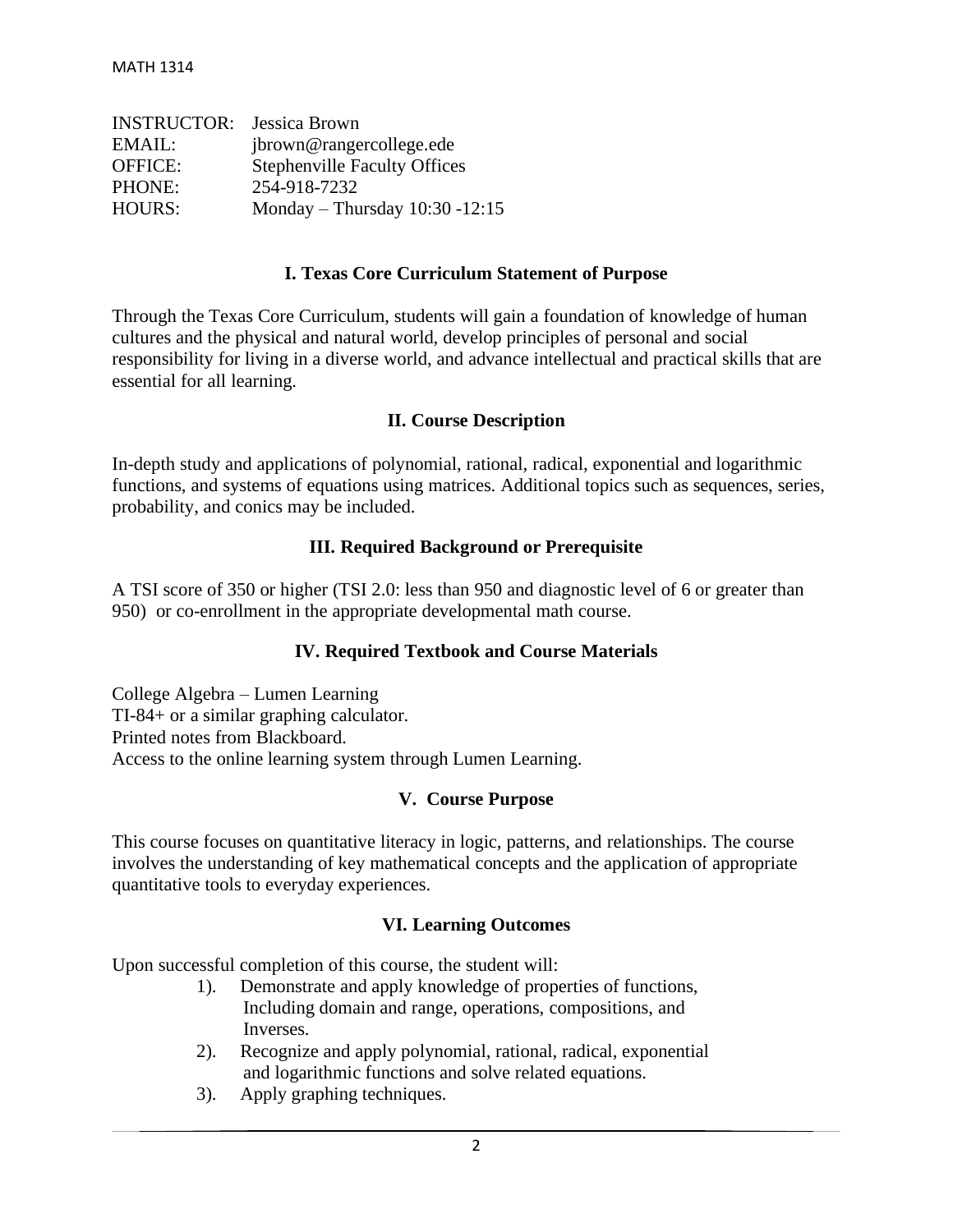- 4). Evaluate all roots of higher degree polynomial and rational functions.
- 5). Recognize, solve, and apply systems of linear equations using matrices.

## **VII. Core Objectives**

This course meets the following of the six Core Objectives established by Texas:

- ☒ **Critical Thinking Skills (CT) –** Creative thinking, innovation, inquiry, and analysis; evaluation and synthesis of information
- ☒ **Communication Skills (COM) –** effective development, interpretation and expression of ideas through written, oral, and visual communication
- $\boxtimes$  **Empirical and Quantitative Skills (EQS)** The manipulation and analysis of numerical data or observable facts resulting in informed conclusions
- $\Box$  **Teamwork (TW)** The ability to consider different points of view and to work effectively with others to support a shared purpose or goal
- ☐ **Social Responsibility (SR) –** Intercultural competence, knowledge of civic responsibility, and the ability to engage effectively in regional, national, and global communities
- $\Box$  **Personal Responsibility (PR)** The ability to connect choices, actions, and consequences to ethical decision-making

# **VIII. Methods of Instruction**

The instructional delivery of this class may be face-to-face, online, or hybrid. Students may be expected to watch instructional videos outside class, attend Zoom class sessions, work in groups via Zoom, or attend regular class in person. Students are also expected to complete assignments online through Blackboard and Lumen.

### **IX. Methods of Assessment**

- Homework (and other formative assessments CT, COM, EQS, PR): 30%
	- o This average will come from an overall mean score from the online homework system.
		- A formative assessment can include homework, quizzes, class discussions, group work, and other in-class assignments.
- Unit Tests (and other summative assessments CT, COM, EQS, PR): 45%
	- o A minimum of 3 summative assessments will be administered online, in-person, or through a project.
		- A summative assessment can include projects, discussion boards, video submissions, etc.
- 1 proctored exam (CT, COM, EOS, PR): 25%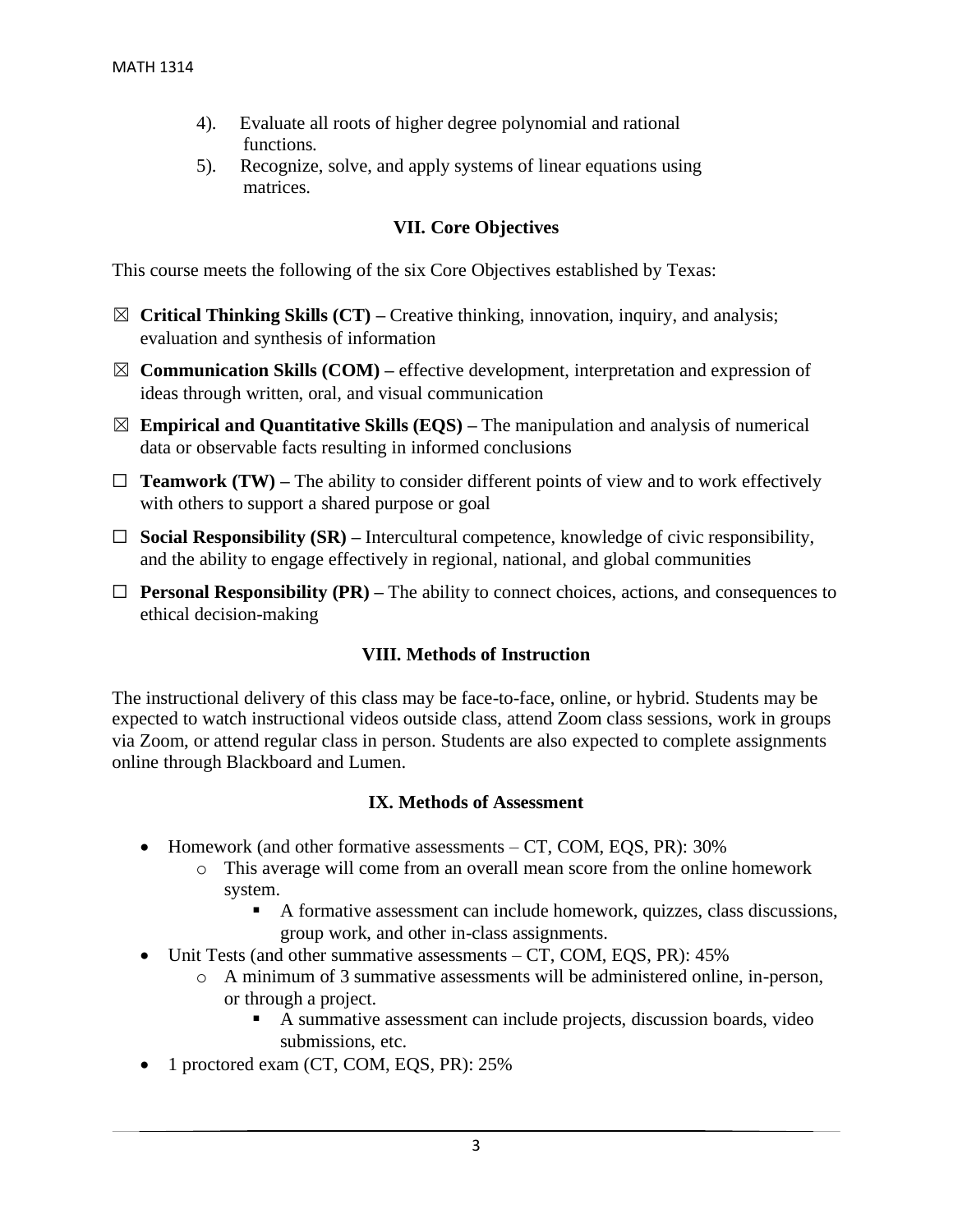o The final will be a proctored exam. This will be a cumulative exam of material covered up until the time of the exam.

Grading scale:  $A = 90-100\%$   $B = 80-89$   $C = 70-79$   $D = 60-69$   $F = Below 60$ 

#### **X. Course/Classroom Policies**

**Class participation** is strongly encouraged for optimal learning.

**Absences –** A student WILL be dropped from the course after the sixth absence from class. **Make up assignments –** Make up exams will be given on a case-by-case basis. Homework will not be opened up after the final exam starts.

**Test Corrections –** No test corrections will be given unless otherwise stated by instructor. **Homework –** Homework due dates will not be extended unless the course calendar changes.

Anything completed after the initial due date has a 10% late penalty deducted.

**Tests –** Tests may be administered in class or online. You will know ahead of time which method is being used. No cell phones may be used on the test. If a student is caught using a cell phone, the instructor may take the test and deduct points from the score.

**Academic Dishonesty** - A student found to be cheating or copying on an exam or quiz will be given a grade of "0". Repeated acts of cheating may result in being dropped from class with a grade of "F".

**Student Behavior** - Students will behave as mature adults and exhibit proper classroom decorum. Students will not cause any distractions that might prevent other students from learning. Students that deviate from this policy will not be permitted to remain in class.

**Cell phones** - students are encouraged to step outside when receiving phone calls. Cell phones CANNOT be used on a test and are discouraged during notes and practice.

**Calculators –** please purchase a handheld calculator to use in class (you may not use your phone as a calculator). A TI-84+ is recommended for use in this course. If you cannot purchase your own calculator, you may borrow one from the school.

**Available Support Services** - the Learning Resource Center has books, videos, and computer software that may be used as a supplement for this class. Tutors are also available (see counselor).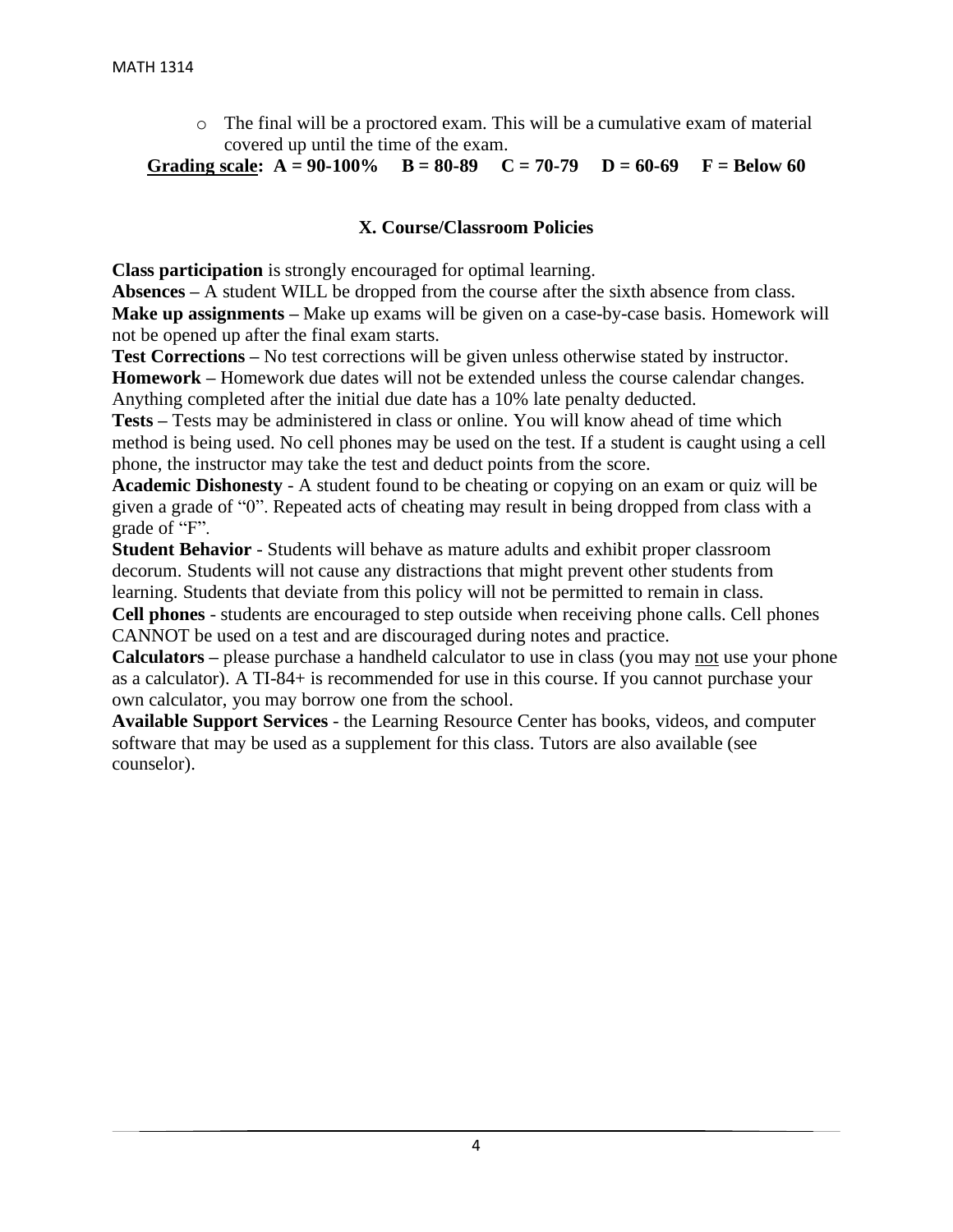| Week            | Monday/Tuesday                                                   | Wednesday/Thursday                                          |
|-----------------|------------------------------------------------------------------|-------------------------------------------------------------|
| Week 1: Jan 18  | Holiday/First day                                                | First day/Function Basics                                   |
| Week 2: Jan 25  | Function Basics, Function<br>Notation, Evaluating Functions      | Interval Notation<br>Analyzing Graphs<br>Unit 1 Test Online |
| Week 3: Feb 1   | Linear Equations and Slopes,<br>Parallel and perpendicular lines | Linear Inequalities,<br>Absolute Value Inequalities         |
| Week 4: Feb 8   | Solving Systems (2),                                             | Systems of Inequalities,                                    |
|                 | Applications of Systems                                          | Solve systems (3)                                           |
| Week 5: Feb 15  | Use Matrices to Solve Systems                                    | Unit 2 Test                                                 |
| Week 6: Feb 22  | Transformations of Parent<br>Functions                           | Factoring Quadratics,<br>Imaginary Numbers                  |
| Week 7: Mar 1   | Complete the Square                                              | Quadratic Formula                                           |
|                 | Vertex                                                           |                                                             |
| Week 8: Mar 8   | <b>SPRING</b>                                                    | <b>BREAK</b>                                                |
| Week 9: Mar 15  | Review<br>Unit 3 Test Online                                     | Graphs of Polynomials                                       |
| Week 10: Mar 22 | Dividing Polynomials                                             | Zeroes of Polynomials                                       |
| Week 11: Mar 29 | Rational Functions                                               | Rational Functions continued                                |
| Week 12: Apr 5  | Composition of Functions,                                        | Exponential Functions                                       |
|                 | Inverse Functions                                                | Unit 4 Test Online                                          |
| Week 13: Apr 12 | Exponential and Log Properties                                   | Exponential and Log Equations                               |
| Week 14: Apr 19 | Exponential and Log Models                                       | Exponential and Log Models                                  |
| Week 15: Apr 26 | Review                                                           | Flex day                                                    |

## **XI. Course Outline/Schedule**